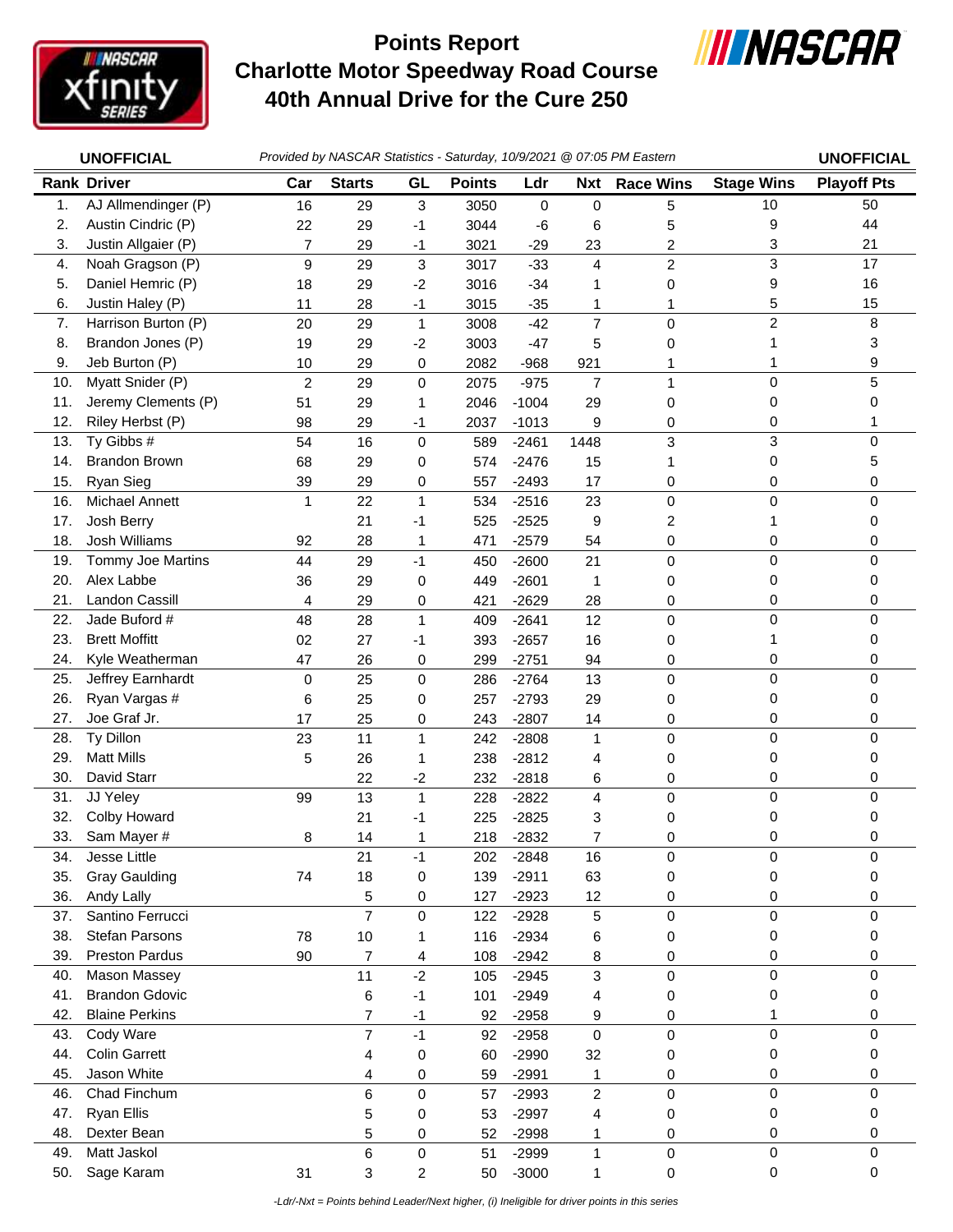|      | <b>Rank Driver</b>      | Car | <b>Starts</b>  | GL   | <b>Points</b> | Ldr     | <b>Nxt</b>   | <b>Race Wins</b> | <b>Stage Wins</b> | <b>Playoff Pts</b> |
|------|-------------------------|-----|----------------|------|---------------|---------|--------------|------------------|-------------------|--------------------|
| 51.  | Miguel Paludo           |     | 3              | $-1$ | 44            | $-3006$ | 6            | 0                | 0                 | 0                  |
| 52.  | <b>Garrett Smithley</b> |     | 3              | $-1$ | 43            | $-3007$ | 1            | 0                | 0                 | 0                  |
| 53.  | Will Rodgers            | 26  | 3              | 2    | 40            | $-3010$ | 3            | 0                | 0                 | 0                  |
| 54.  | Caesar Bacarella        |     | 5              | -1   | 37            | $-3013$ | 3            | 0                | 0                 | 0                  |
| 55.  | Carson Ware             |     | 6              | $-1$ | 36            | $-3014$ | 1            | 0                | 0                 | 0                  |
| 56.  | <b>Spencer Pumpelly</b> |     | 3              | 0    | 32            | $-3018$ | 4            | 0                | 0                 | 0                  |
| 57.  | Natalie Decker          |     |                |      |               | $-3020$ |              |                  | 0                 | 0                  |
|      |                         |     | 4              | 0    | 30            |         | 2            | 0                | 0                 | 0                  |
| 58.  | Stephen Leicht          |     | 4              | 0    | 29            | $-3021$ | 1            | 0                |                   |                    |
| 59.  | Ronnie Bassett          |     | 2              | 0    | 25            | $-3025$ | 4            | 0                | 0                 | 0                  |
| 60.  | Joey Gase               |     | 3              | 0    | 24            | $-3026$ | 1            | 0                | 0                 | 0                  |
| 61.  | Dale Earnhardt          |     | 1              | 0    | 23            | $-3027$ | $\mathbf{1}$ | 0                | 0                 | 0                  |
| 62.  | George Gorham           |     | 1              | 0    | 21            | $-3029$ | 2            | 0                | 0                 | 0                  |
| 63.  | Loris Hezemans          | 66  | 3              | 1    | 18            | $-3032$ | 3            | 0                | 0                 | 0                  |
| 64.  | <b>Tanner Berryhill</b> |     | $\overline{c}$ | -1   | 17            | $-3033$ | 1            | 0                | 0                 | 0                  |
| 65.  | Robby Lyons             |     | 1              | 0    | 12            | $-3038$ | 5            | 0                | 0                 | 0                  |
| 66.  | <b>Patrick Emerling</b> |     | 2              | 0    | 12            | $-3038$ | 0            | 0                | 0                 | 0                  |
| 67.  | Cj Mclaughlin           |     | 5              | 0    | 11            | $-3039$ | $\mathbf{1}$ | 0                | 0                 | 0                  |
| 68.  | <b>Boris Said</b>       |     |                | 0    | 6             | $-3044$ | 5            | 0                | 0                 | 0                  |
| 69.  | Dave Smith              |     |                | 0    | 4             | $-3046$ | 2            | 0                | 0                 | 0                  |
| 70.  | Kyle Sieg               |     | 1              | 0    | 3             | $-3047$ | $\mathbf{1}$ | 0                | 0                 | 0                  |
|      |                         |     |                |      |               |         |              |                  |                   |                    |
| 71.  | Michael Munley          |     | 1              | 0    | 2             | $-3048$ | 1            | 0                | 0                 | 0                  |
| 72.  | Josh Bilicki            | 07  | 4              | 21   | 1             | $-3049$ | 1            | 0                | 0                 | 0                  |
| 73.  | Kyle Busch(i)           |     | 5              | $-1$ | 0             | $-3050$ | 1            | 5                | 4                 | 0                  |
| 74.  | Christopher Bell(i)     |     | 2              | $-1$ | 0             | $-3050$ | 0            | 1                | 2                 | 0                  |
| 75.  | Martin Truex(i)         |     | 1              | $-1$ | 0             | $-3050$ | 0            | 0                | 2                 | 0                  |
| 76.  | John Hunter Nemechek(i) |     | 3              | $-1$ | 0             | $-3050$ | 0            | 0                | 1                 | 0                  |
| 77.  | Kevin Harvick(i)        |     | 3              | -1   | 0             | $-3050$ | 0            | 0                | 0                 | 0                  |
| 78.  | Chase Elliott(i)        |     | 1              | $-1$ | 0             | $-3050$ | 0            | 0                | 0                 | 0                  |
| 79.  | Tyler Reddick(i)        |     | 7              | $-1$ | 0             | $-3050$ | 0            | 0                | 0                 | 0                  |
| 80.  | Jordan Anderson(i)      |     | 5              | -1   | 0             | $-3050$ | 0            | 0                | 0                 | 0                  |
| 81.  | Austin Dillon(i)        |     | 5              | $-1$ | 0             | $-3050$ | 0            | 0                | 0                 | 0                  |
| 82.  | Chase Briscoe(i)        |     | 2              | $-1$ | 0             | $-3050$ | 0            | 0                | 0                 | 0                  |
| 83.  | Bayley Currey(i)        |     | 20             | -1   | 0             | $-3050$ | 0            | 0                | 0                 | 0                  |
|      |                         |     |                |      |               |         |              |                  |                   |                    |
| 84.  | Cole Custer(i)          |     | 1              | -1   | 0             | $-3050$ | 0            | 0                | 0                 | 0                  |
| 85.  | Austin Hill(i)          | 61  |                | $-1$ | 0             | $-3050$ | 0            | 0                | 0                 |                    |
| 86.  | Bubba Wallace(i)        |     |                | -1   | 0             | $-3050$ | 0            | 0                | 0                 | 0                  |
| 87.  | Denny Hamlin(i)         |     |                | $-1$ | 0             | $-3050$ | 0            | 0                | 0                 | 0                  |
| 88.  | Timmy Hill(i)           |     | 15             | $-1$ | 0             | $-3050$ | $\pmb{0}$    | 0                | 0                 | 0                  |
| 89.  | Kris Wright(i)          | 15  | 7              | $-1$ | 0             | $-3050$ | 0            | 0                | 0                 | 0                  |
| 90.  | Kaz Grala(i)            |     | 1              | $-1$ | 0             | $-3050$ | 0            | 0                | 0                 | 0                  |
| 91.  | James Davison(i)        |     | 1              | $-1$ | 0             | $-3050$ | 0            | 0                | 0                 | 0                  |
| 92.  | Danny Bohn(i)           |     | 1              | $-1$ | 0             | $-3050$ | 0            | 0                | 0                 | 0                  |
| 93.  | Bj Mcleod(i)            |     | 5              | $-1$ | 0             | $-3050$ | 0            | 0                | 0                 | 0                  |
| 94.  | Spencer Boyd(i)         | 52  | 6              | 0    | 0             | $-3050$ | 0            | 0                | 0                 | 0                  |
| 95.  | Tim Viens(i)            |     |                | 0    | 0             | $-3050$ | 0            | 0                | 0                 | 0                  |
| 96.  | Ross Chastain(i)        |     | 1              | 0    | 0             | $-3050$ | 0            | 0                | 0                 | 0                  |
| 97.  | Jesse Iwuji(i)          |     | 1              |      |               | $-3050$ |              |                  | 0                 | 0                  |
|      |                         |     |                | 0    | 0             |         | 0            | 0                |                   |                    |
| 98.  | Akinori Ogata(i)        |     | 1              | 0    | 0             | $-3050$ | 0            | 0                | 0                 | 0                  |
| 99.  | Dawson Cram(i)          |     | 1              | 0    | 0             | $-3050$ | 0            | 0                | 0                 | 0                  |
| 100. | Dylan Lupton(i)         |     | 1              | 0    | 0             | $-3050$ | 0            | 0                | 0                 | 0                  |
|      | 101. Zane Smith(i)      |     |                | 0    | 0             | $-3050$ | 0            | 0                | 0                 | 0                  |
| 102. | Grant Enfinger(i)       |     | 1              | 0    | 0             | $-3050$ | 0            | 0                | 0                 | 0                  |
| 103. | Erik Jones(i)           |     | 1              | 0    | 0             | $-3050$ | $\mathbf 0$  | 0                | 0                 | 0                  |
| 104. | Kyle Tilley             |     | 1              | 0    | 0             | $-3050$ | 0            | 0                | 0                 | 0                  |
| 105. | Mike Skeen              |     | 0              | 0    | 0             | $-3050$ | 0            | 0                | 0                 | 0                  |
| 106. | <b>Dillon Bassett</b>   |     | 0              | 0    | 0             | $-3050$ | $\pmb{0}$    | 0                | 0                 | 0                  |
| 107. | Chris Cockrum           |     | 0              | 0    | 0             | $-3050$ | 0            | 0                | 0                 | 0                  |
| 108. | Ryan Eversley(i)        |     | 0              | 0    | 0             | $-3050$ | 0            | 0                | 0                 | 0                  |
|      |                         |     |                |      |               |         |              |                  |                   |                    |